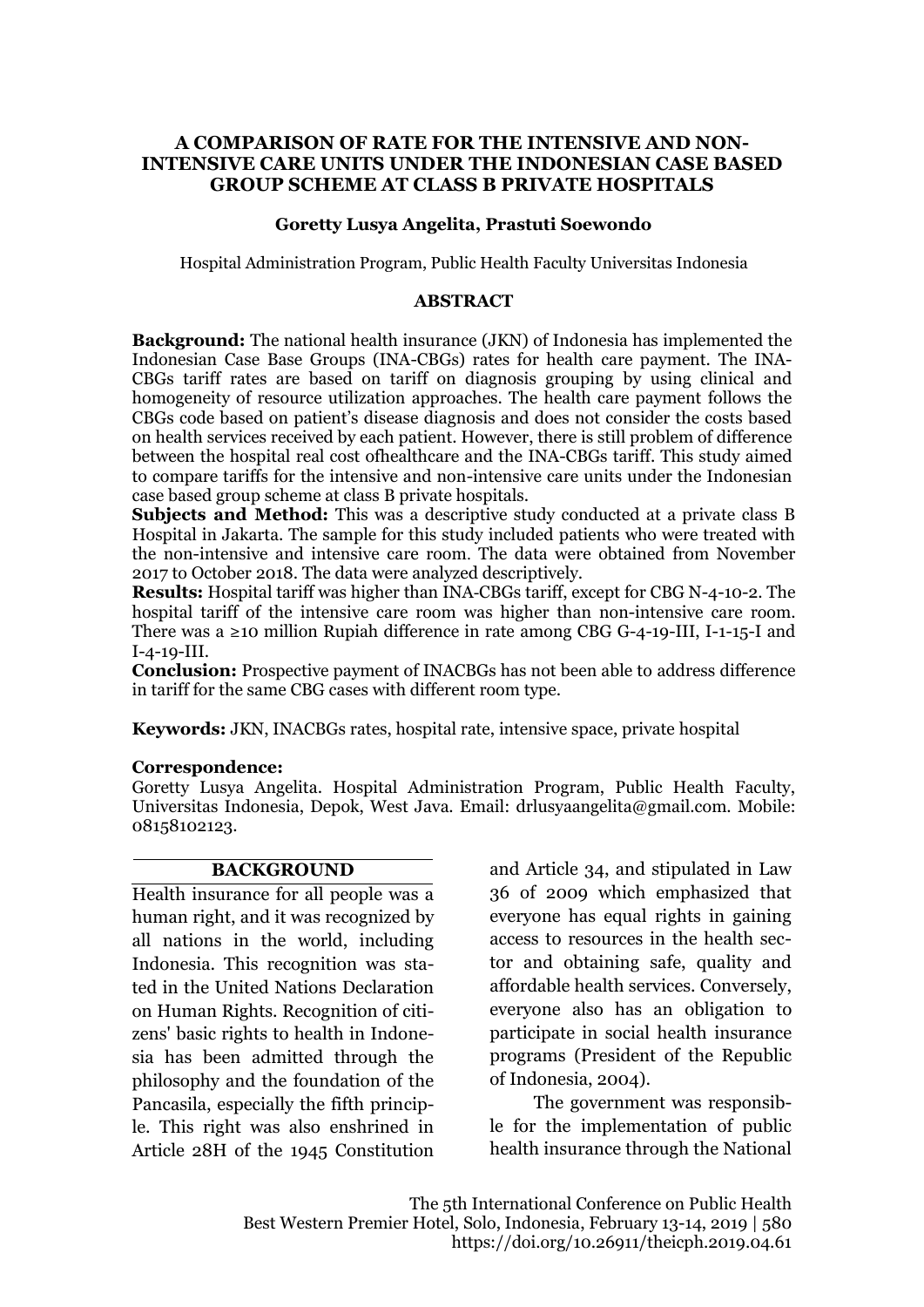Health Insurance (JKN) for the health of individuals. JKN is a guarantee in the form of health protection so that participants got the benefits of health care and protection in fulfilling basic health needs given to everyone who has paid contributions or paid by the Government.

JKN developed in Indonesia was part of the national social security system which was conducted by using the mandatory social health insurance mechanism. Social Security was a form of social protection to ensure that all Indonesians were protected in insurance systems, so that they can fulfill the basic needs of proper public health (President of the Republic of Indonesia, 2004, 2011). This JKN program was carried out by a specially designated board by the government, namely the Health-Social Security Organizing Agency (BPJS).

In the fifth year since the implementation of JKN in Indonesia, the number of BPJS Health participants was 217,549,455 (data of February 1, 2019), which mean that it has reached 77% of the Universal Health Coverage target (BPJS, 2019).

The utilization rate of hospitalization was 8.72 million cases in 2017, it increased by two times from the beginning of JKN starting in 2014 (DJSN, 2018). From a number of these cases, which the values have reached 132 Trillion (Jatmiko, 2017), approximately 26% were absorbed for the top 4 catastrophic diseases (Wibowo, 2017), namely heart disease, kidney failure, cancer, and stroke, which required intensive care.

The utilization rate of catastrophic cases up to 2016 was 11,124,535 cases (Ministry of Health, 2017), where this number always increased every year. The Advanced Referral Health Facility (FKRTL) that collaborated with BPJS also increased from 2014 by two times, the position at the end of 2018 was 2674 FKRTL, and almost 50% were private hospitals (BPJS, 2019).

Along with the increase in health facilities in collaboration with Health BPJS, which in this case was the hospital, and with the increasing number of utilization of inpatient cases would definitely broaden people's access to receive national health insurance benefits from the government. However, not a few patients and even fellow Advanced Level Referral Health Facilities (FKRTL) have difficulty in finding available ICU room for BPJS Health care patients (Samodro, 2017).

BPJS has required the hospitals to report the availability of hospital beds to be more transparent for the community (BPJS, 2017), but this was considered ineffective, because many hospitals have data that was not updated in real time and the intensive room on the dashboard was already used by another patients (Siregar, 2017).

JKN that has been running used a prospective payment system, namely a payment system where health service tariffs have been established before health services were provided to patients, the model set in line with the prospective system was a case based group (CBG) model. The CBG payment model in Indonesia was developed with the term INACBG. INACBG was a health service package rate that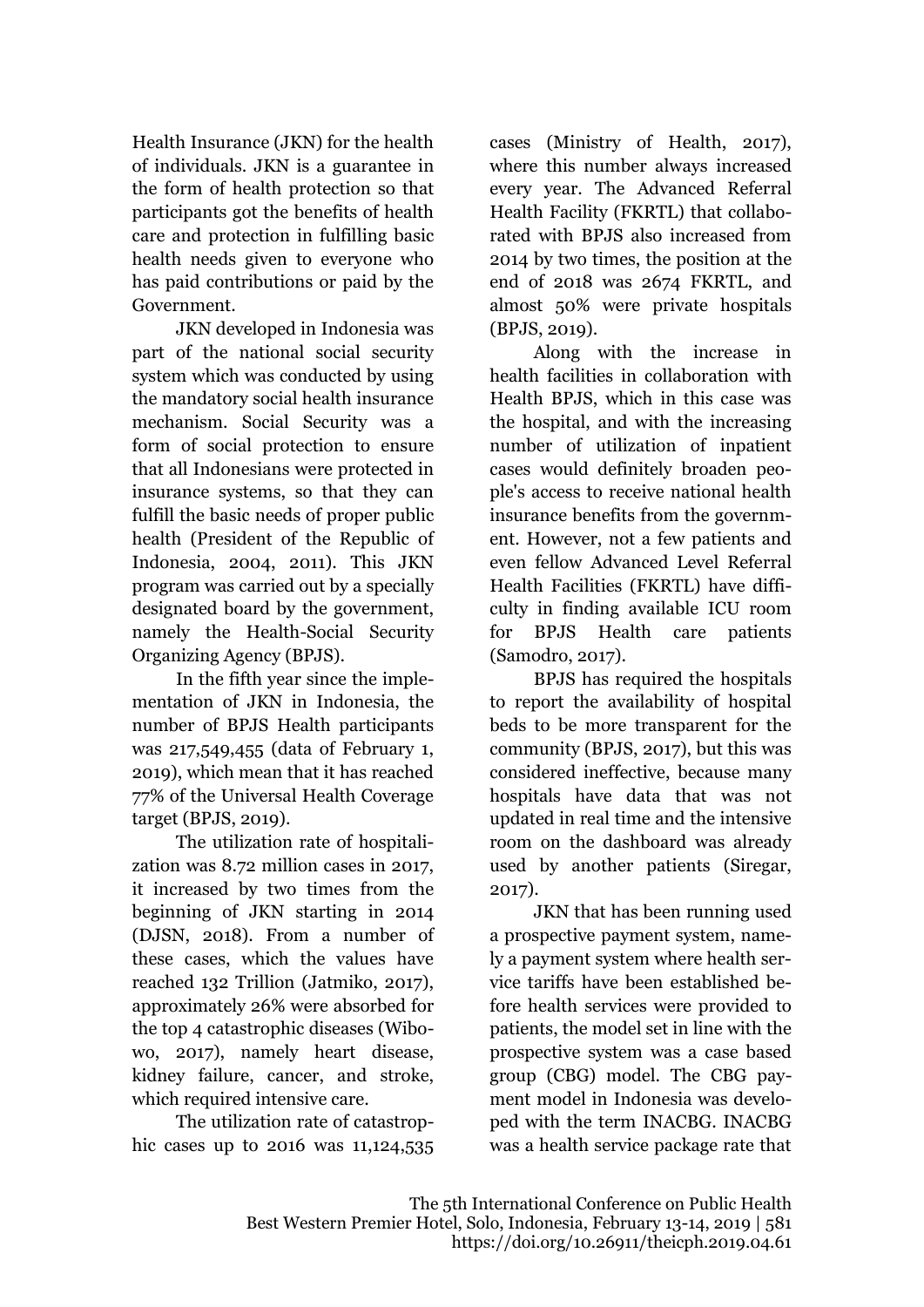covered all components of hospital costs, from non-medical services for medical treatment.

INACBGs rates on certain CBGs were of the same value with the cases carried out in non-ICU and intensive (ICU) care. While from the comparison of RS tariff rates, the case with the same CBG was of course higher if the car was carried out in intensive room than in a regular room. The use of ventilator would increase INACBGs rate. This was the reason why the hospital seem to limit the availability of their ICU beds for JKN patients.

# **SUBJECTS AND METHOD**

### **1. Study Design**

This study was an observational analytic study. The study was conducted at a private class B hospital in Jakarta.

# **2. Sampling Technique**

The sample data was obtained by purposive sampling from November 2017 to October 2018, which was data with the same CBG code, but the treatment was carried out in two types of treat-

ment rooms, namely regular (non ICU) and intensive (ICU) rooms, and with same treatment grouping class. The exclusion criteria were CBG ventilator procedures, because the CBG was only in the ICU treatment room.

### **3. Data Analysis**

The data were analyzed descriptively. Data was presented in the form of descriptions and tables.

# **RESULTS**

There were 7 CBG samples with the same severity of treatment, both in the ICU and in the regular choir room. From all samples, it was found that the hospital rate was greater than the INACBGs rate, except for the CBG E-4-10-II in non-ICU care rooms, which were cases of diabetes and nutritional/ metabolic disorders of moderate severity and on CBG N-4- 10- II in the ICU care room, which were cases of kidney tumors and urinary tract and kidney failure moderate level, the hospital rates were lower than the rates of INACBGs.

| <b>NUIL ICU MUSPILAI</b> |                    |                     |            |                 |                  |  |  |  |
|--------------------------|--------------------|---------------------|------------|-----------------|------------------|--|--|--|
| NO                       | CBG                | <b>CBGS</b><br>Rate | <b>ICU</b> | <b>Non ICU</b>  | The difference   |  |  |  |
|                          |                    |                     | Hospital   | <b>Hospital</b> | between hospital |  |  |  |
|                          |                    |                     | Rate       | Rate            | rates            |  |  |  |
|                          | $E-4-10-11$        | 6,852,200           | 15,582,247 | 3,461,267       | 12,120,980       |  |  |  |
| $\overline{2}$           | $G-4-14-11$        | 9,673,300           | 12,492,786 | 10,837,780      | 1,655,006        |  |  |  |
| 3                        | $1 - 1 - 15 - 11$  | 8,877,800           | 39,112,869 | 35,796,292      | 3,316,577        |  |  |  |
| 4                        | $1 - 4 - 19 - 111$ | 10,214,100          | 24,394,312 | 11,009,319      | 13,384,993       |  |  |  |
| 5                        | $N-1-12-111*$      | 23,198,900          | 46,933,134 | 24,700,217      | 22, 232, 917     |  |  |  |
| 6                        | $N-4-10-11$        | 5,784,900           | 5,686,019  | 7,411,086       | $-1,725,067$     |  |  |  |
| 7                        | $N-4-10-111$       | 8,508,800           | 14,818,811 | 10,814,335      | 4,004,476        |  |  |  |

**Table 1. Comparison of rates (RP) INACBGs with rates (RP) ICU and Non ICU hospital**

Short Length of Stay (LOS) by 2 days (table 2), causing a positive difference in hospital rates. However, if it was compared between hospital rates in the two types of treatment rooms with the same CBG code, it was found that

The 5th International Conference on Public Health Best Western Premier Hotel, Solo, Indonesia, February 13-14, 2019 | 582 https://doi.org/10.26911/theicph.2019.04.61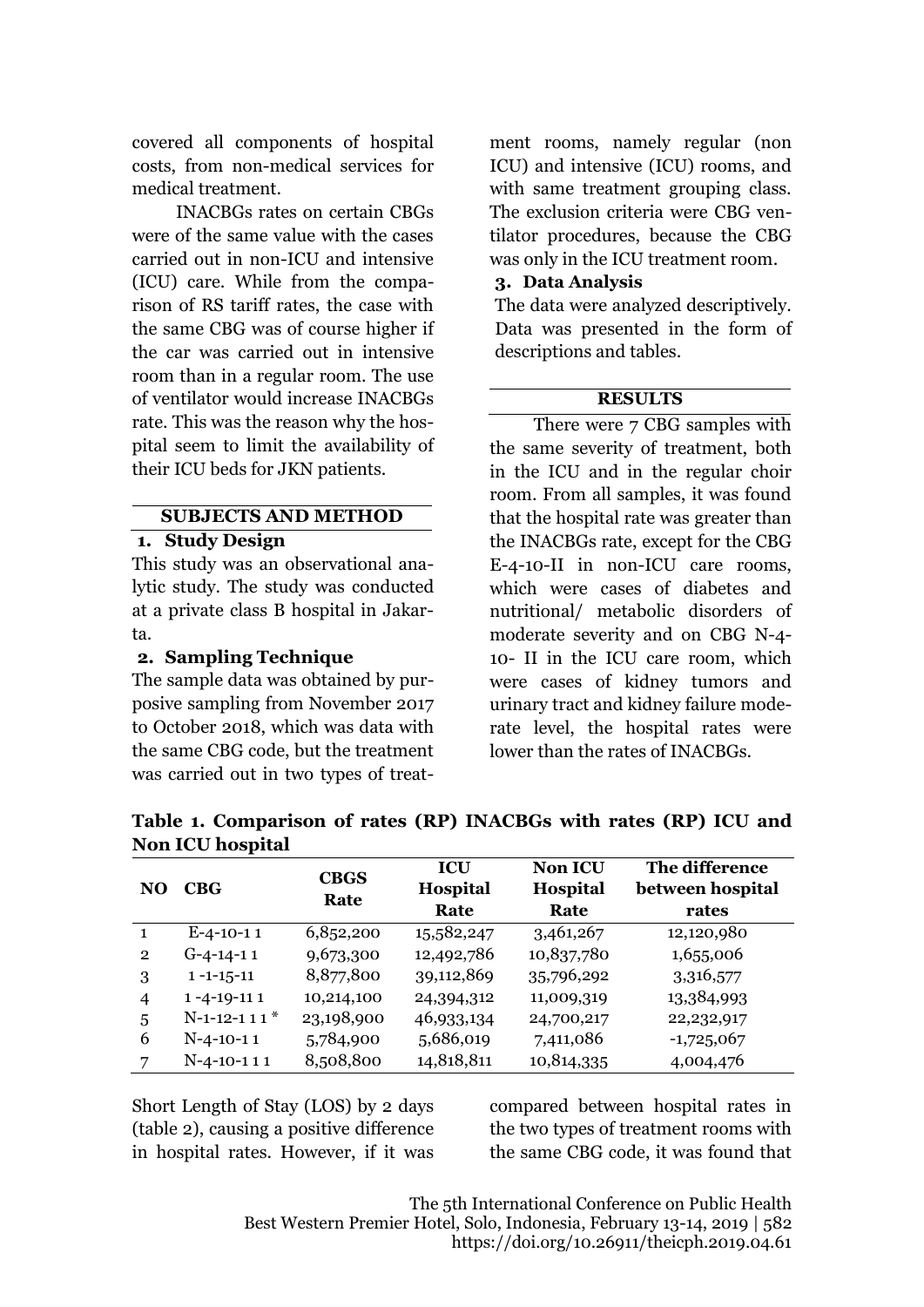hospital sated in the ICU were all higher than the hospital rates in the regular treatment room, except for CBG N-4-10-II due to short LOS which was explained earlier. Where at the N-1-12-III CBG (making new one, revising, and moving heavy dialysis severity devices) has the highest difference, which was above 20 million rupiah between ICU and non-ICU care rates, and CBG E-4-10-II (diabetes and moderate nutritional/metabolic disorders) and I-4-19-III (conduction and cardiac arrhythmias severe severity) have a difference of over 10 million rupiah.

From Table 2 and Table 3, it was found that the average length of stay of patients who had been admitted to the ICU was 7 days, different by 1 day from the average length of stay of patients with the same CBG but treated in the regular care room (table 3). However, for the average hospital rates, there were differences in the average rate of Rp. 7,885,698 between the ICU and non ICU rooms at the same CBG.

**Table 2. Comparison of rates (RP) INACBGs with rates (RP) ICU and ICU hospital**

| NO             | CBG                | <b>CBGS Rate</b> | <b>ICU</b><br><b>Hospital</b><br>Rate | LOS            | The difference between<br>hospital rates |
|----------------|--------------------|------------------|---------------------------------------|----------------|------------------------------------------|
| 1              | $E-4-10-11$        | 6,852,200        | 15,582,247                            | 6              | $-8,730,047$                             |
| $\overline{2}$ | $G-4-14-11$        | 9,673,300        | 12,492,786                            | 5              | $-2,819,486$                             |
| 3              | $1 - 1 - 15 - 11$  | 8,877,800        | 39,112,869                            | 3              | $-30,235,069$                            |
| 4              | $1 - 4 - 19 - 111$ | 10,214,100       | 24,394,312                            | 9              | $-14,180,212$                            |
| 5              | $N-1-12-111$ *     | 23,198,900       | 46,933,134                            | 17             | $-23,734,234$                            |
| 6              | $N-4-10-11$        | 5,784,900        | 5,686,019                             | $\overline{2}$ | 98,881                                   |
| 7              | $N-4-10-111$       | 8,508,800        | 14,818,811                            | 7              | $-6,310,011$                             |
|                | Average            |                  |                                       | 7              | $-12,272,883$                            |

**Table 3. Comparison of rates (RP) INACBGs with rates (RP) of non ICU hospital**

| <b>NO</b>      | CBG                | <b>CBGS</b><br>Rate | <b>Non ICU</b><br><b>Hospital Rate</b> | <b>LOS</b> | The difference<br>between hospital<br>rates |
|----------------|--------------------|---------------------|----------------------------------------|------------|---------------------------------------------|
|                | $E-4-10-11$        | 6,852,200           | 3,461,267                              | 3          | 3,390,933                                   |
| $\overline{2}$ | $G-4-14-11$        | 9,673,300           | 10,837,780                             | 7          | $-1,164,480$                                |
| 3              | $1 - 1 - 15 - 11$  | 8,877,800           | 35,796,292                             | 10         | $-26,918,492$                               |
| 4              | $1 - 4 - 19 - 111$ | 10,214,100          | 11,009,319                             | 5          | $-795,219$                                  |
| 5              | $N-1-12-111$ *     | 23,198,900          | 24,700,217                             | 10         | $-1,501,317$                                |
| 6              | $N-4-10-11$        | 5,784,900           | 7,411,086                              | 5          | $-1,626,186$                                |
| 7              | $N-4-10-111$       | 8,508,800           | 10,814,335                             | 4          | $-2,305,535$                                |
| Average        |                    |                     |                                        | 6          | $-4,417,185$                                |

### **DISCUSSION**

CBG cases that were treated in the ICU generally have moderate and severe severity levels, which were usually followed by a longer treatment day compared to the same CBG but were not treated in the ICU. The difference

The 5th International Conference on Public Health Best Western Premier Hotel, Solo, Indonesia, February 13-14, 2019 | 583 https://doi.org/10.26911/theicph.2019.04.61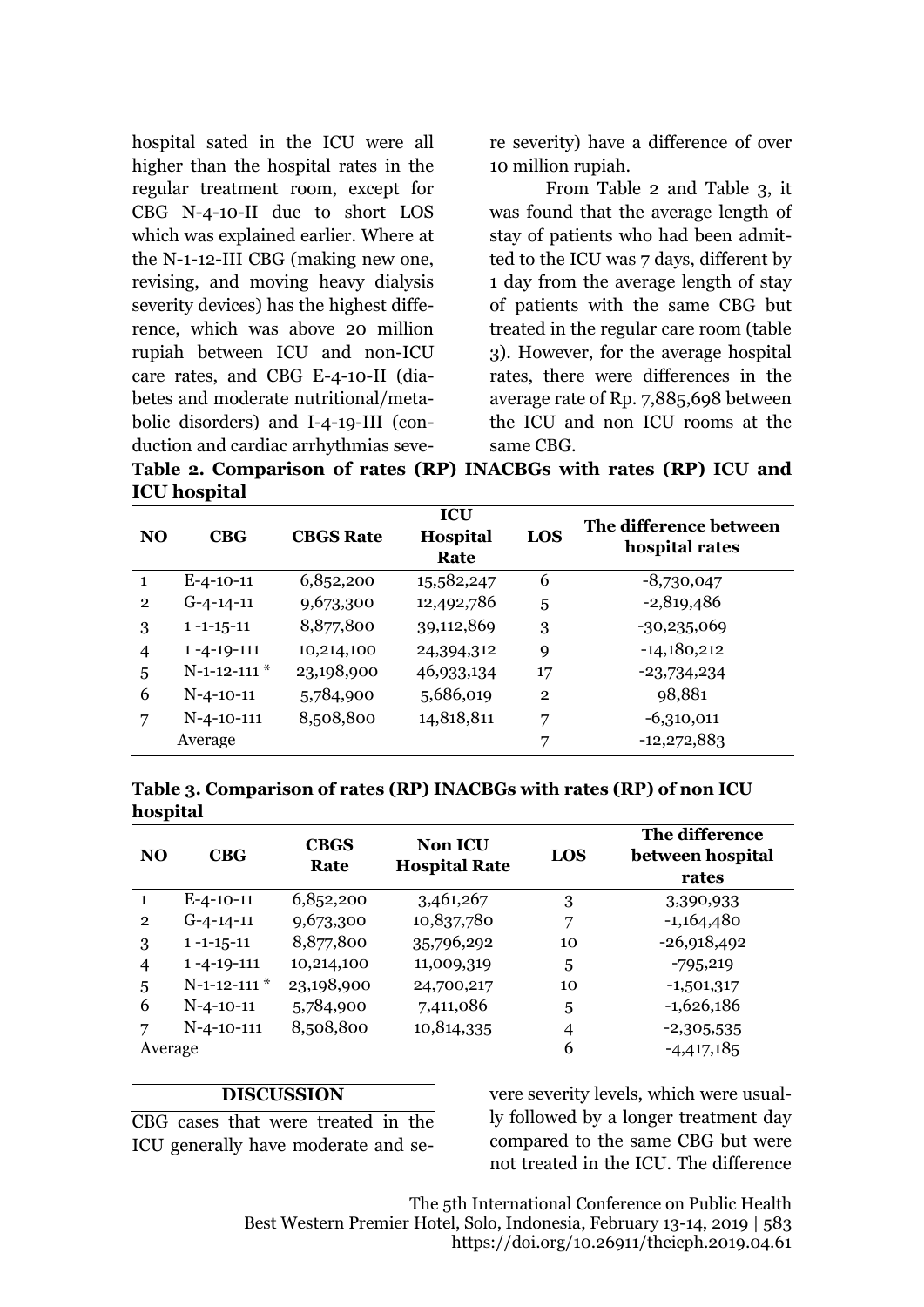in longer care days between the two types of care rooms certainly has an impact on the higher rates of patient care.

The prospective payment system was a payment system with health service rates that have been established before they were provided to patients. With a bulk system like this, patients got health services according to their needs without any quality reduction. Through this rating system, the cost of health care costs can be predicted and suppressed to a certain extent, so that it did not burden patients and payers, but also can still provide a surplus number of health care providers. Determination of a prospective payment system for hospitals was determined by using a CBG system (Thabrany, 2008, 2014).

Understanding the CBG can be simplified by type of payment with unit costs per diagnosis rather than per type of medication or non-medical services provided to a patient in one episode of service. The CBG payment model in Indonesia was developed with the term INACBG. INACBG was a health service package rate that covered all components of hospital costs, from non-medical services to medical treatment.

In the INACBG system, patients were grouped into one episode associated with service costs. Each group has the same clinical characteristics, so the use of resources and costs incurred was also more or less the same. This grouping was based on cost data and disease coding data from selected hospitals. The INACBG rate/ cost system was 1077 CBGs consisting of 789 CBGs for inpatient care and 288 CBGs for outpatient care, with three severities, namely mild, moderate, and severe (Minister of Health, 2016).

This high-paying payment made the hospital to work efficiently so that the costs set were sufficient to treat a single patient's episode.

Intensive Care Unit (ICU) was a unit of a hospital that was, specifically, with specialized workers and equipment that specifically intended for observation, care and therapy of patients suffering from life-threatening diseases, injuries or complications with dubious prognosis. Critically ill patients need special monitoring and living allowances that must be carried out by a team, including doctors who have a knowledge base, technical skills, time commitment, and were always physically in place to carry out titration and ongoing care. This treatment must be sustainable and proactive, which ensured that patients were managed in a safe, humane, and effective manner by using existing resources, in order to provide high quality service and optimal results. Because of this specificity, of course the ICU was one of the units with the highest investment costs of a hospital, which certainly has an impact on the high rates set at ICU services (Hanafie, 2007).

This study showed that there were no changes in the rates of INACBGs for cases of illness requiring ICU care. The INACBGs system issued by the Ministry of Health only facilitated changes in ICU rates if patients were subject to positive pressure ventilation. A few non-ventilator ICU patients also experienced long days of treatment with the same package rates as patients treated in regular care rooms. This can be a trigger for private hospitals working with Health